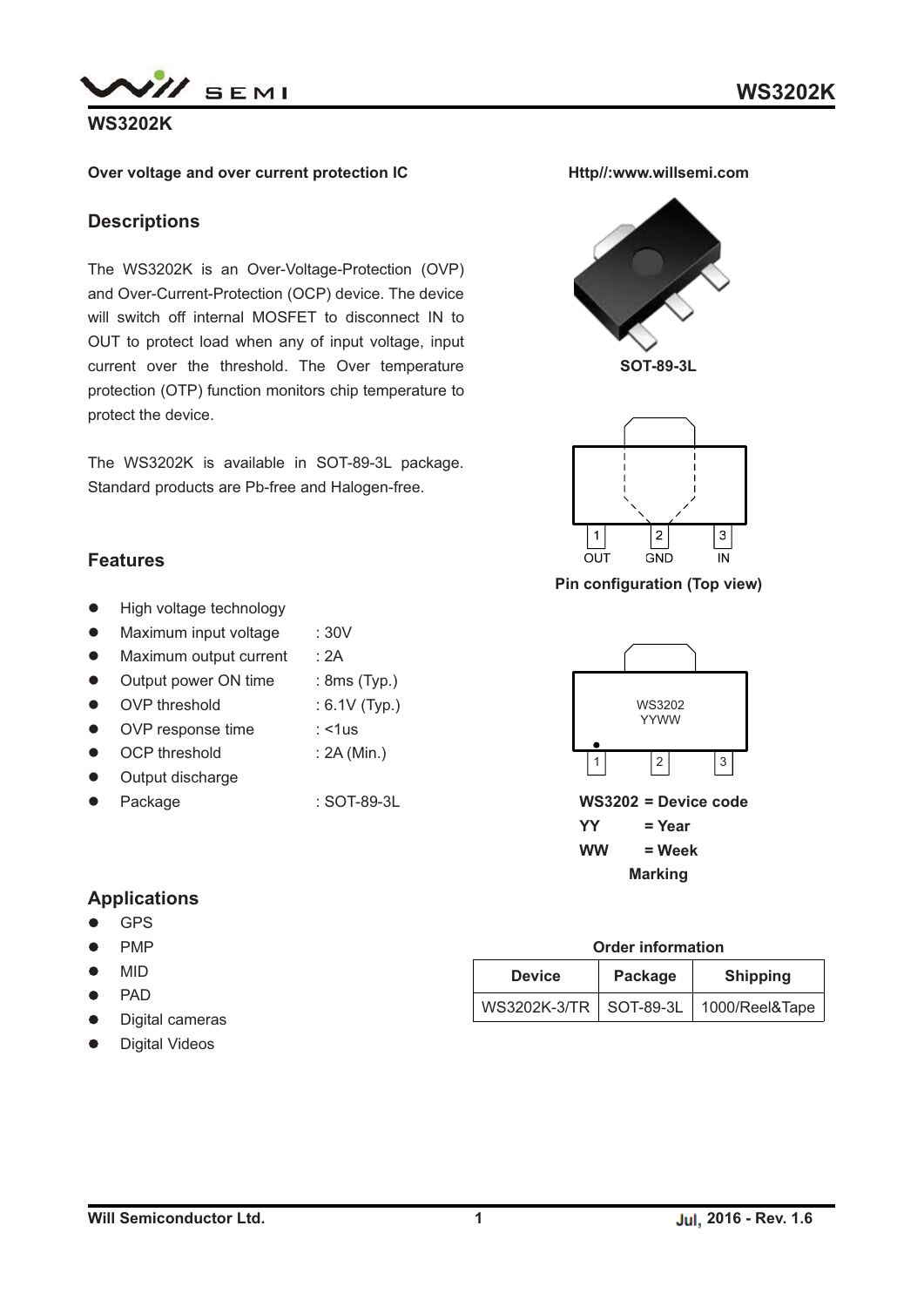

# **Typical applications**



| Pin No. | Symbol | <b>Descriptions</b>                                                                                                                                                                                                        |  |
|---------|--------|----------------------------------------------------------------------------------------------------------------------------------------------------------------------------------------------------------------------------|--|
| 1       | OUT    | Output pin, connect to load                                                                                                                                                                                                |  |
| 2       | GND    | Power ground                                                                                                                                                                                                               |  |
| 3       | IN     | Input pin, connect to AC<br>adaptor or VBUS. A 1uF low<br>ESR ceramic capacitor or<br>larger must be connected as<br>close as to this pin. It is<br>recommended to use 50V<br>capacitor or according<br>to<br>application. |  |

**Pin descriptions**

## **Block diagram**

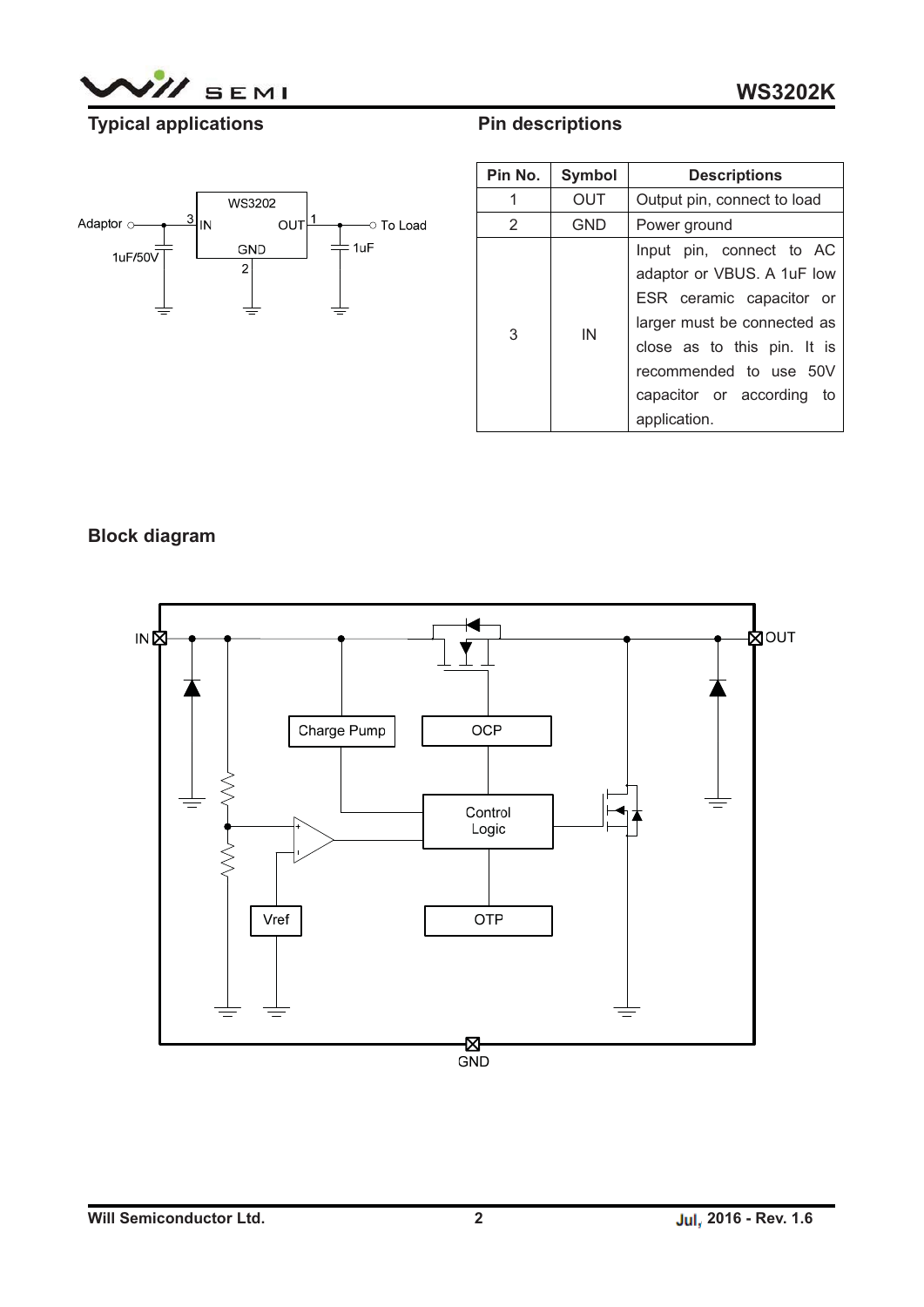

## **Absolute maximum ratings**

| <b>Parameter</b>         | <b>Symbol</b>     | <b>Value</b>    | <b>Unit</b>     |
|--------------------------|-------------------|-----------------|-----------------|
| Input voltage (IN pin)   | $V_{\mathsf{IN}}$ | $-0.3 - 30$     | V               |
| Output voltage (OUT pin) | <b>VOUT</b>       | $-0.3 \sim 6.5$ | $\vee$          |
| Output current           | $I_{\text{OUT}}$  | 2.0             | A               |
| Power dissipation *1 *3  |                   | 1.0             | W               |
| Power dissipation *2 *3  | $P_D$             | 0.5             | W               |
| Thermal resistance *1    |                   | 125             | °C/W            |
| Thermal resistance *2    | $R_{\theta$ JA    | 250             | °C/W            |
| Junction temperature     | TJ                | 150             | $\rm ^{o}C$     |
| Lead temperature(10s)    | $T_{L}$           | 260             | $\rm ^{o}C$     |
| Storage temperature      | Tstg              | $-55 \sim 150$  | $\rm ^{\circ}C$ |
| <b>ESD Ratings</b>       | <b>HBM</b>        | ±8              | KV              |
|                          | МM                | ±1              | KV              |

**Note:** These are stress ratings only. Stresses exceeding the range specified under "Absolute Maximum Ratings" may cause substantial damage to the device. Functional operation of this device at other conditions beyond those listed in the specification is not implied and prolonged exposure to extreme conditions may affect device reliability.

- **\*1:** Surface mounted on FR-4 Board using 1 square inch pad size, dual side, 1oz copper
- **\*2:** Surface mounted on FR-4 board using minimum pad size, 1oz copper
- \*3: Power dissipation is calculated by  $P_D = (V_{IN} V_{OUT}) \times I_{OUT}$

### **Recommend operating conditions (Ta=25oC, unless otherwise noted)**

| <b>Parameter</b>              | Symbol | <b>Value</b>  | Unit   |
|-------------------------------|--------|---------------|--------|
| Input voltage                 | Vın    | $3 \sim 26$   |        |
| Output current                | IOUT   |               |        |
| Ambient operating temperature | Topr   | $-40 \sim 85$ | $\sim$ |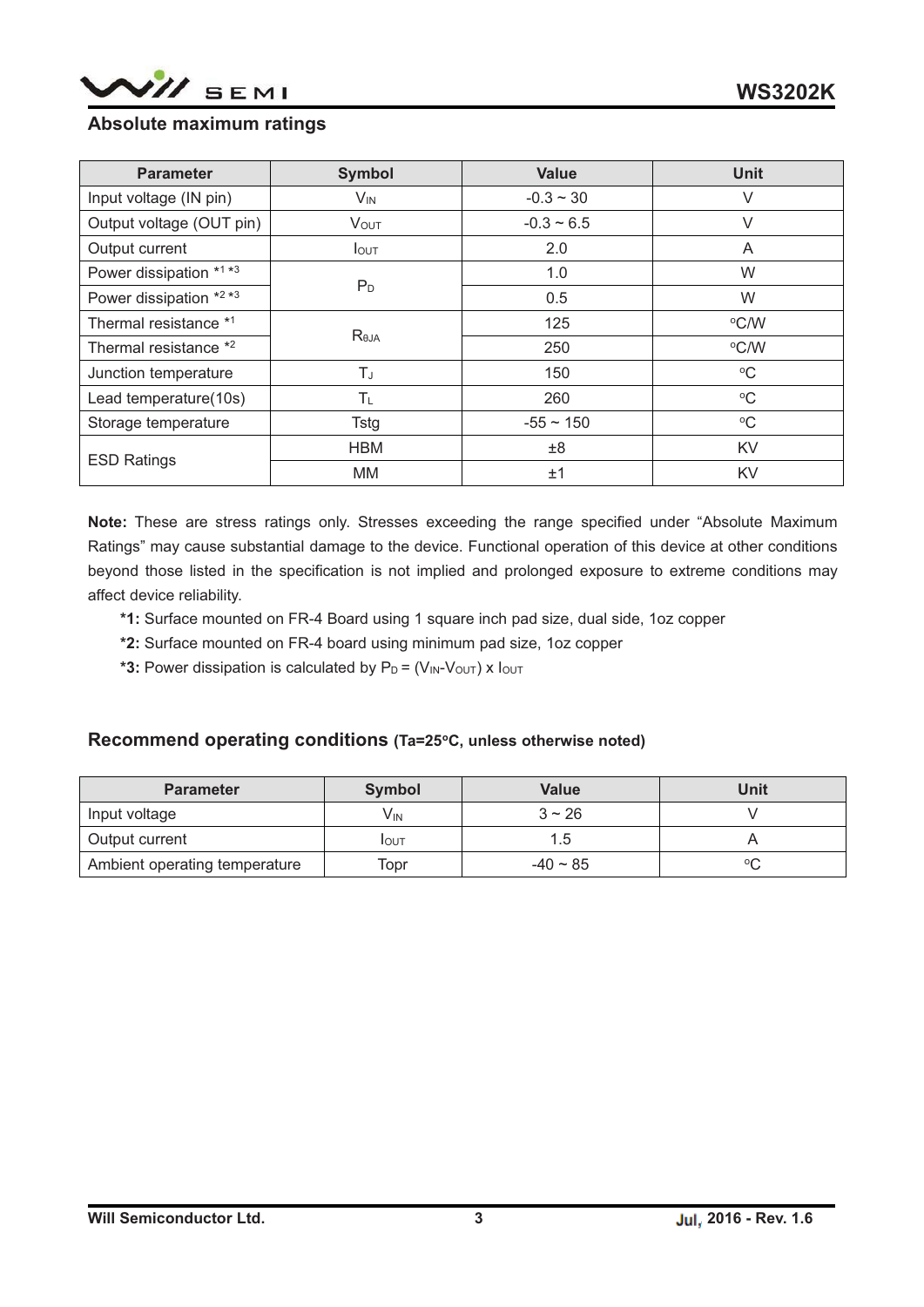WII SEMI

471

# **Electronics Characteristics (Ta=25oC, unless otherwise noted)**

| <b>Parameter</b>                             | <b>Symbol</b>         | <b>Test conditions</b>                                                                        | Min. | Typ.         | Max. | <b>Unit</b> |
|----------------------------------------------|-----------------------|-----------------------------------------------------------------------------------------------|------|--------------|------|-------------|
| <b>DC characteristics and Power-ON-Reset</b> |                       |                                                                                               |      |              |      |             |
| Input quiescent current                      | lo                    | $V_{IN} = 5V$ , $I_{OUT} = 0A$                                                                |      | 280          | 350  | uA          |
| IN-to-OUT ON resistance *3                   | R <sub>ON</sub>       | $V_{IN} = 5V$ , $I_{OUT} = 0.7A$                                                              |      | 190          | 250  | $m\Omega$   |
| Output discharge resistance                  | RDISCHARGE            |                                                                                               |      | 500          |      | Ω           |
| Under voltage lock out threshold             | <b>UVLO</b>           | $V_{IN}$ increasing from 0~3V                                                                 | 2.3  |              | 2.8  | $\vee$      |
| Under voltage lock out hysteresis            | V <sub>HYS-UVLO</sub> | $V_{IN}$ decreasing from $3\negmedspace\negmedspace\negmedspace\negmedspace\negthinspace\sim$ | 200  | 250          | 300  | mV          |
| Output power-on time                         | $T_{ON}$              | $V_{IN}$ = 0 -> 5V to output ON                                                               | 6    | 8            | 10   | ms          |
| Input Over-Voltage-Protection (OVP)          |                       |                                                                                               |      |              |      |             |
| OVP threshold                                | Vove                  | $V_{IN}$ increasing from $5~V$                                                                | 5.8  | 6.1          | 6.4  | V           |
| <b>OVP</b> hysteresis                        | <b>VHYS-OVP</b>       | $V_{IN}$ decreasing from $7\neg 5V$                                                           | 200  | 300          | 400  | mV          |
| OVP active time                              | Tovp                  | $V_{IN} = 5 - 10V$                                                                            |      |              |      | <b>us</b>   |
| OVP recovery time                            | $T_{ON(OVP)}$         | $V_{\text{IN}}$ = 10 -> 5V to output ON                                                       | 6    | 8            | 10   | ms          |
| <b>Input Over-Current-Protection (OCP)</b>   |                       |                                                                                               |      |              |      |             |
| <b>OCP</b> threshold                         | locp                  |                                                                                               | 2.0  | 2.5          | 3.3  | A           |
| OCP active time                              | <b>Tocp</b>           |                                                                                               |      | 176          |      | <b>US</b>   |
| OCP recovery time                            | $T_{ON(OCP)}$         |                                                                                               |      | $\mathbf{1}$ |      | S           |
| <b>Over-Temperature-Protection (OTP)</b>     |                       |                                                                                               |      |              |      |             |
| <b>OTP</b> threshold                         |                       |                                                                                               |      | 165          |      | $^{\circ}C$ |
| OTP hysteresis                               |                       |                                                                                               |      | 40           |      | $\rm ^{o}C$ |

**\*3: Single Pulse, Pulse width=10ms**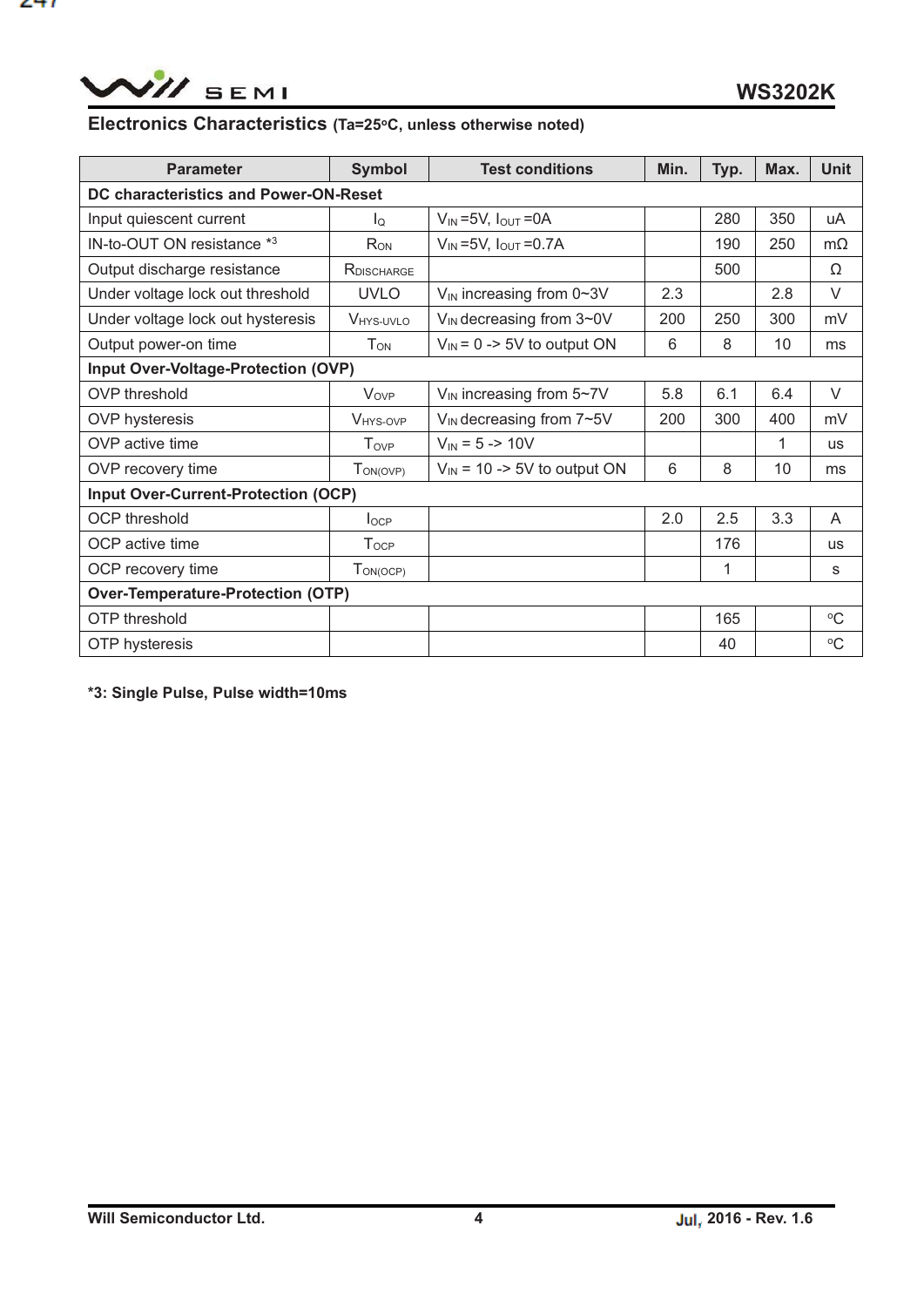



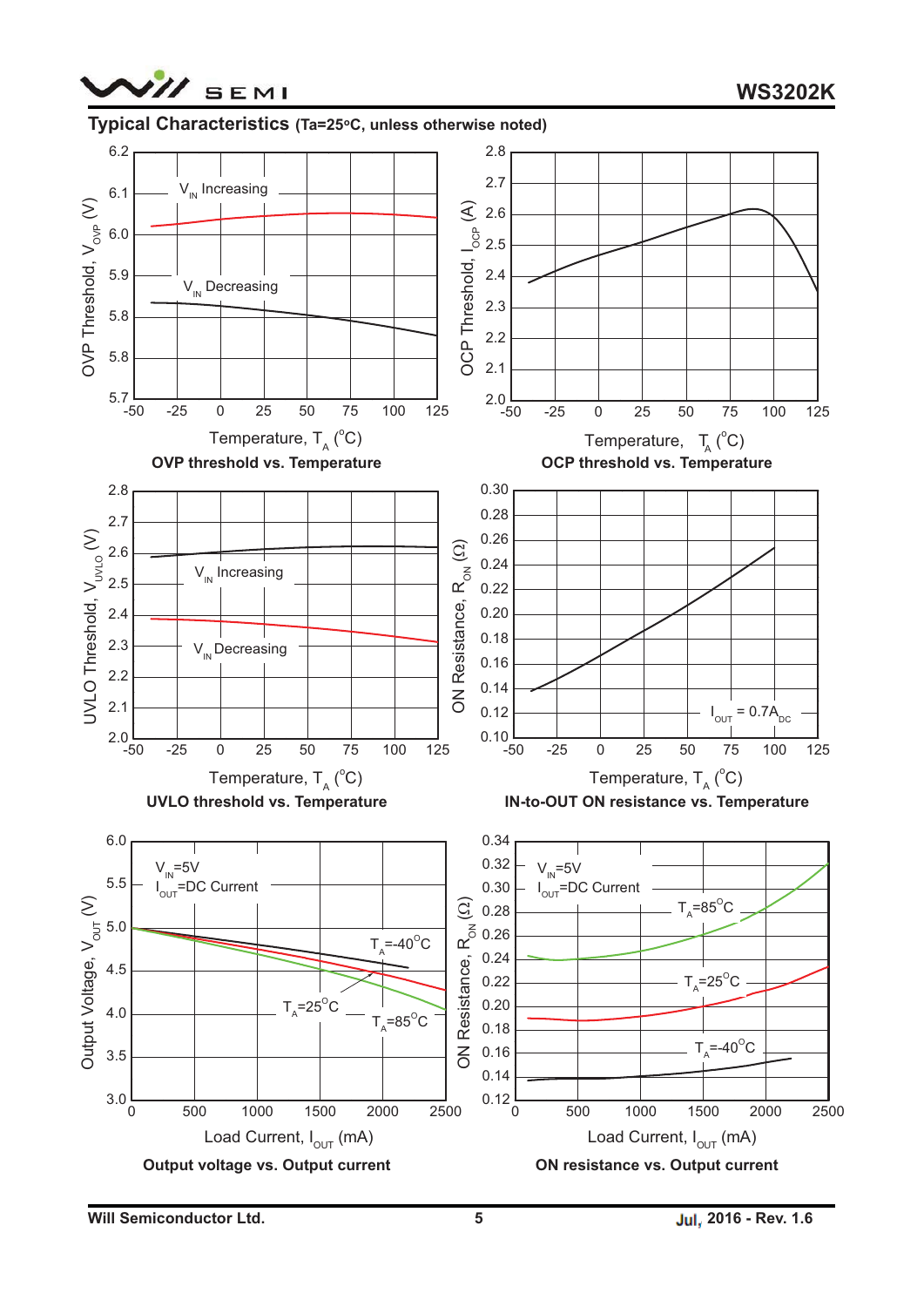

**WS3202K**



**Will Semiconductor Ltd. 6 Jul, 2016 - Rev. 1.6**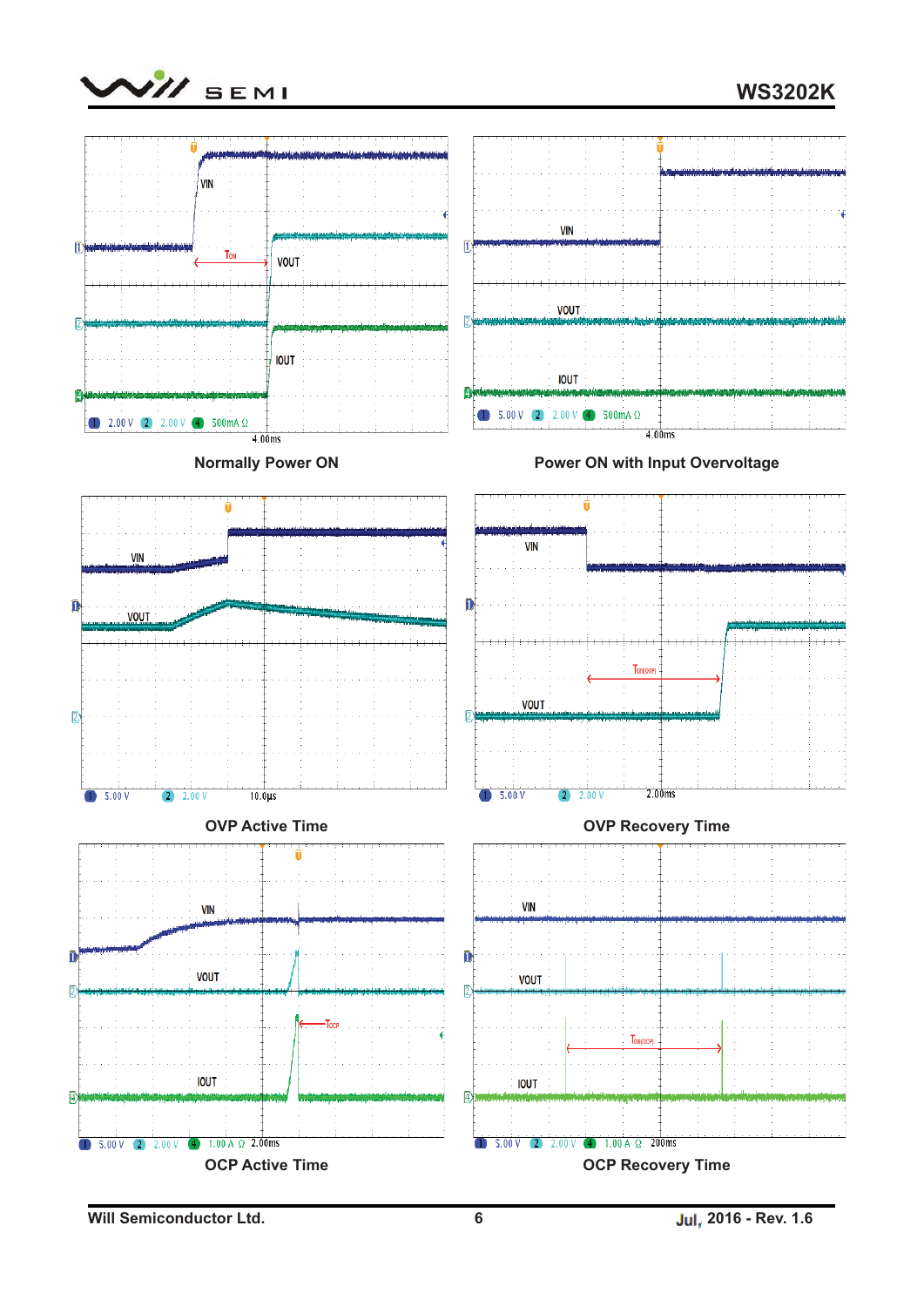